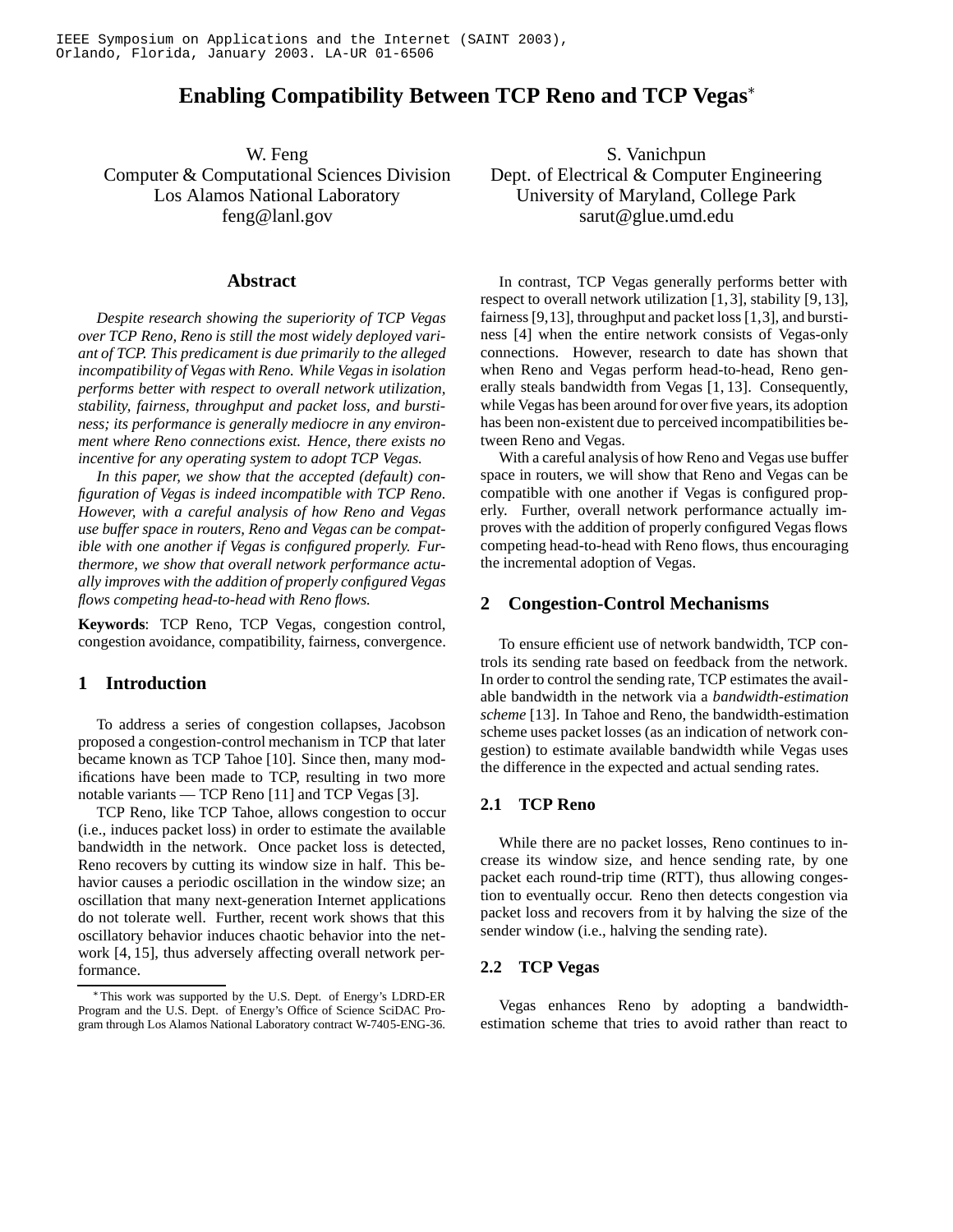congestion. Specifically, Vegas uses the difference in the expected and actual flow rates to estimate the available bandwidth in the network. When the network is uncongested, the actual flow rate is close to the expected flow rate; otherwise, the actual rate is smaller than the expected rate, indicating that buffer space in the network is filling up and that the network is approaching a congested state. The difference in flow rates can be translated into the difference between the window size and the number of acknowledged packets during the RTT, respectively, i.e.,  $Diff =$  $(Expected - Actual) \times BaseRTT$  where  $Expected$  is the expected rate,  $Actual$  is the actual rate, and  $BaseRTT$  is the minimum-observed RTT.

To adjust the size of the congestion window  $(cwnd)$ appropriately, Vegas uses two threshold values,  $\alpha$  and  $\beta$ (whose default values are 1 and 3, respectively), to control the adjustment of  $\,cwnd$  at the source host as follows:

$$
cwnd \leftarrow \begin{cases} \begin{array}{c} \text{cwnd} + 1 & \text{if } \text{Diff} < \alpha \\ \text{cwnd} - 1 & \text{if } \text{Diff} > \beta \\ \text{cwnd} & \text{otherwise } (\alpha \le \text{Diff} < \beta) \end{array} \end{cases}
$$

Conceptually, Vegas tries to keep at least  $\alpha$  packets but no more than  $\beta$  packets queued in the network. Thus, with only one Vegas connection, the window size of Vegas converges to a point that lies between  $window + \alpha$  and  $window + \beta$  where  $window$  is the maximum window size that does not cause any queueing.

Selecting  $\alpha$  and  $\beta$  holds an implicit tradeoff between network utilization, goodput, and fairness. By using the default settings for these parameters, i.e.,  $\alpha = 1, \beta = 3$ , prior research inadvertently favored Reno over Vegas [8, 13].

# **3 Compatibility of TCP Reno and TCP Vegas**

Prior research demonstrates that Vegas (in isolation) generally performs better than other implementations of TCP [1, 3, 4, 9, 13]. Ahn et al. [1] and Mo et al. [13] also show that when a Vegas connection competes with a Reno connection, Vegas does not receive a fair share of bandwidth due to its conservative congestion-avoidance mechanism.

Here, we show that the "conservative" congestionavoidance mechanism is *not* to blame for Vegas's inability to grab a fair share of bandwidth. Rather, the alleged incompatibility between Reno and Vegas is due to using the default (mis)configuration of Vegas parameters, i.e.,  $\alpha = 1$ and  $\beta = 3$ .

Consider one TCP Vegas connection and one TCP Reno connection over a bottleneck link. At steady state, the Vegas connection keeps (on average) approximately  $\bar{q}_v \leq \beta$  packets in the queue while the Reno connection tries to gain as much bandwidth (and queue space) as it can until a packet is lost. Hence, the number of TCP Reno packets in the queue is  $q_r \in [0, B - \bar{q}_v]$  where B is the buffer capacity at the bottleneck link. Assuming that the average value of  $q_r$  is  $\bar{q}_r = \frac{B-q_v}{2}$  (e.g., uniform distribution), the ratio of Vegas

throughput  $(\lambda_v)$  to Reno throughput  $(\lambda_r)$  is given by

$$
\frac{\lambda_v}{\lambda_r} = \frac{\bar{q}_v}{\bar{q}_r} = \frac{2\bar{q}_v}{B - \bar{q}_v}.
$$
\n(1)

Thus, when  $B = 3\bar{q}_v$ , the ratio of the throughputs is one. As *B* increases further, Reno is favored. Hasegawa et al. [8] provide a more complete analysis of the throughputs when there are  $N_v$  Vegas connections and  $N_r$  Reno connections competing for the queue space at the same bottleneck link.

### **3.1 Analysis of Two Connections**

Consider the case when one Vegas connection and one Reno connection share a bottleneck link using a droptail queue. Let the bottleneck link have a transmission rate of  $\mu$ packets/s and a round-trip propagation delay of  $\tau$  seconds with queue size B packets. Let  $q_v$  and  $q_r$  denote the number of Vegas packets and Reno packets in the queue, respectively. Then, in order to allow Vegas to compete with Reno, Vegas must set its  $\alpha$  and  $\beta$  parameters so that Equation (1) is such that  $\lambda_v/\lambda_r \approx 1$ .

Let  $W$ ,  $d$ , and  $D$  denote the window size (i.e.,  $cwnd$ ), BaseRTT delay, and actual RTT delay of Vegas, respectively. At steady state, Vegas tries to keep the difference  $(Diff)$  between its actual throughput  $(Actual)$  and expected throughput (*Expected*) between  $\alpha$  and  $\beta$  where  $Actual = W/D$  and  $Expected = W/d$ . Then, as noted in Section 2, we calculate  $Diff$  as follows:

$$
Diff = (Expected - Actual) \cdot d = W \frac{(D - d)}{D}, \quad (2)
$$

and interpret  $Diff$  as the number of packets in the queue, i.e.,  $Diff \approx \bar{q}_v$ .

Let  $W_{v_{max}}$  and  $W_{r_{max}}$  denote the window sizes of Vegas and Reno when the queue is full, respectively. Since Vegas keeps  $q_v \approx \bar{q}_v$  at all time and  $Diff \approx \bar{q}_v$ , we have

$$
W_{v_{max}}\frac{D-d}{D} = \bar{q}_v,
$$

or equivalently,

$$
W_{v_{max}} = \bar{q}_v \frac{D}{D - d} = \bar{q}_v \frac{\tau + B/\mu}{(B - 1)/\mu}
$$
  
 
$$
\simeq \bar{q}_v \frac{\tau + B/\mu}{B/\mu}, \quad \text{if } d \simeq \tau,
$$
 (3)

where  $d = \tau + 1/\mu$  and  $D = \tau + B/\mu$  are the values of the BaseRTT delay and actual RTT delay of Vegas when the queue is full, respectively. Therefore, the window size of Reno when the queue is full is given by

$$
W_{r_{max}} = B + \mu \tau - W_{v_{max}} \quad \text{if } d \simeq \tau. \tag{4}
$$

After the queue is full, the probability that a Reno packet will be dropped is

$$
p_r = \frac{q_{r_{max}}}{q_{r_{max}} + q_{v_{max}}} = \frac{B - \bar{q}_v}{B} \tag{5}
$$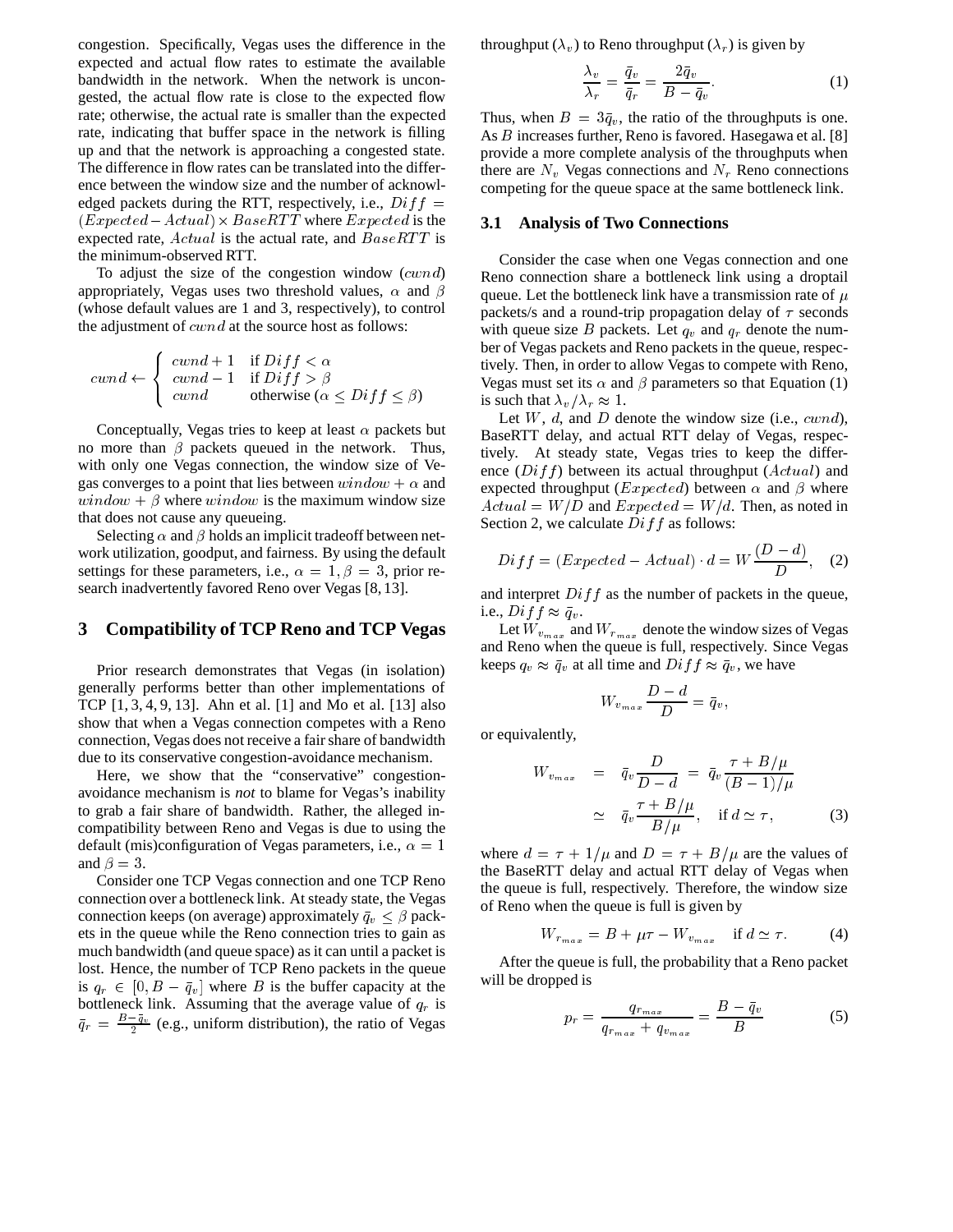and the probability that a Vegas packet will be dropped is

$$
p_v = \frac{q_{v_{max}}}{q_{r_{max}} + q_{v_{max}}} = \frac{\bar{q}_v}{B}.
$$
 (6)

We now consider two approximations for setting  $\alpha$  and  $\beta$ . Approach 1: We assume that the packets dropped are only from the Reno connection and consider only the fast retransmit of Reno while ignoring its timeout mechanism. Therefore, if a Reno packet is dropped, then the Reno window size  $W_{r_{max}}$  drops to  $\frac{W_{r_{max}}}{2}$ . Approach 2: We also consider <sup>2</sup> the case of a Vegas packet being dropped. Hence, if a Reno packet is dropped, its window size evolves the same way as in Approach 1, else if a Vegas packet is dropped, then the Reno window size increases by 1.

### **3.1.1 Approach 1**

Figure 1 shows a simulation of one Reno connection and one Vegas connection at steady state. From this figure, the average window size of the Reno connection  $(W_r)$  is

$$
\bar{W}_r = \frac{W_{r_{max}} + \frac{W_{r_{max}}}{2}}{2} = \frac{3}{4} W_{r_{max}}.
$$
 (7)

By definition, the average queue size of the Reno connection is the fraction of  $W_r$  that is buffered in the queue, i.e.,

$$
= \bar{W}_r \frac{B}{B + \mu \tau}.
$$
 (8)

Substituting (7) into (8) gives

 $\bar{q}_r$ 

$$
\bar{q}_r = W_{r_{max}} \frac{3B}{4(B + \mu \tau)}.
$$
\n(9)

Substituting (9) into (1), the ratio of the throughputs is

$$
\frac{\lambda_v}{\lambda_r} = \frac{4\bar{q}_v (B + \mu \tau)}{W_{r_{max}} 3B}
$$
\n
$$
= \frac{4\bar{q}_v}{3(B - \bar{q}_v)},
$$
\n(10)

where (10) follows from (4) and (3). Now, by setting  $\frac{\lambda_v}{\lambda_v}$  = 1 and solving for  $\bar{q}_v$ , we get

$$
\bar{q}_v = \frac{3}{7}B.
$$

Thus, we set  $\alpha$  and  $\beta$  to the following values:

$$
\alpha = \lfloor \frac{3}{7}B - 1 \rfloor \quad \text{and} \quad \beta = \lfloor \frac{3}{7}B \rfloor.
$$

The motivation for setting  $\alpha$  to be one less than  $\beta$  is twofold. First, setting  $\alpha = \beta$  introduces stability problems [2], i.e., the congestion window oscillates around the equilibrium value. Second, setting  $\alpha$  and  $\beta$  too far apart creates a larger stability region than needed, resulting in connections that can converge to opposite ends of the stability region, thus affecting fairness [2, 9].



**Figure 1. Evolution of the Congestion Window**

#### **3.1.2 Approach 2**

If a Reno or Vegas packet is dropped, the window size of Reno  $W_r$  becomes

$$
\hat{W}_r = \frac{W_{r_{max}}}{2} p_r + (W_{r_{max}} + 1) p_v
$$
\n
$$
\simeq \frac{W_{r_{max}}}{2} p_r + W_{r_{max}} p_v, \tag{11}
$$

where we assume that  $W_{r_{max}} \gg 1$  and that  $p_r$  and  $p_v$  are given by (5) and (6). From (11), we then approximate the average window size of Reno  $(W_r)$  by

$$
\bar{W}_r = \frac{W_{r_{max}} + \hat{W}_r}{2} = W_{r_{max}} \frac{3B + \bar{q}_v}{4B}.
$$
 (12)

As in Section 3.1.1 but with (8) and (12),

$$
\bar{q}_r = \bar{W}_r \frac{B}{B + \mu \tau} = W_{r_{max}} \frac{B(3B + \bar{q}_v)}{4B(B + \mu \tau)}.
$$
 (13)

Hence, substituting (13) into (1) gives

$$
\frac{\lambda_v}{\lambda_r} = \frac{4\bar{q}_v B(B + \mu\tau)}{W_{r_{max}} B(3B + \bar{q}_v)} = \frac{4\bar{q}_v B}{3B^2 - 2\bar{q}_v B - \bar{q}_v^2},\quad(14)
$$

where (14) follows from (4) and (3). To ensure compatibility between Reno and Vegas, we again set  $\lambda_v/\lambda_r=1$  and solve for  $\bar{q}_v$ , which yields  $\bar{q}_v \simeq 0.4641B$ . Therefore,

$$
\alpha = [0.4641B - 1]
$$
 and  $\beta = [0.4641B]$ .

### **3.2 Analysis of Multiple Connections**

In this section, we generalize our two-connection analysis to deal with  $N_v$  Vegas connections and  $N_r$  Reno connections sharing a bottleneck link of  $\mu$  packet/s. Let every connection have a round-trip propagation delay of  $\tau$  seconds while sharing a bottleneck buffer size of <sup>B</sup> packets. To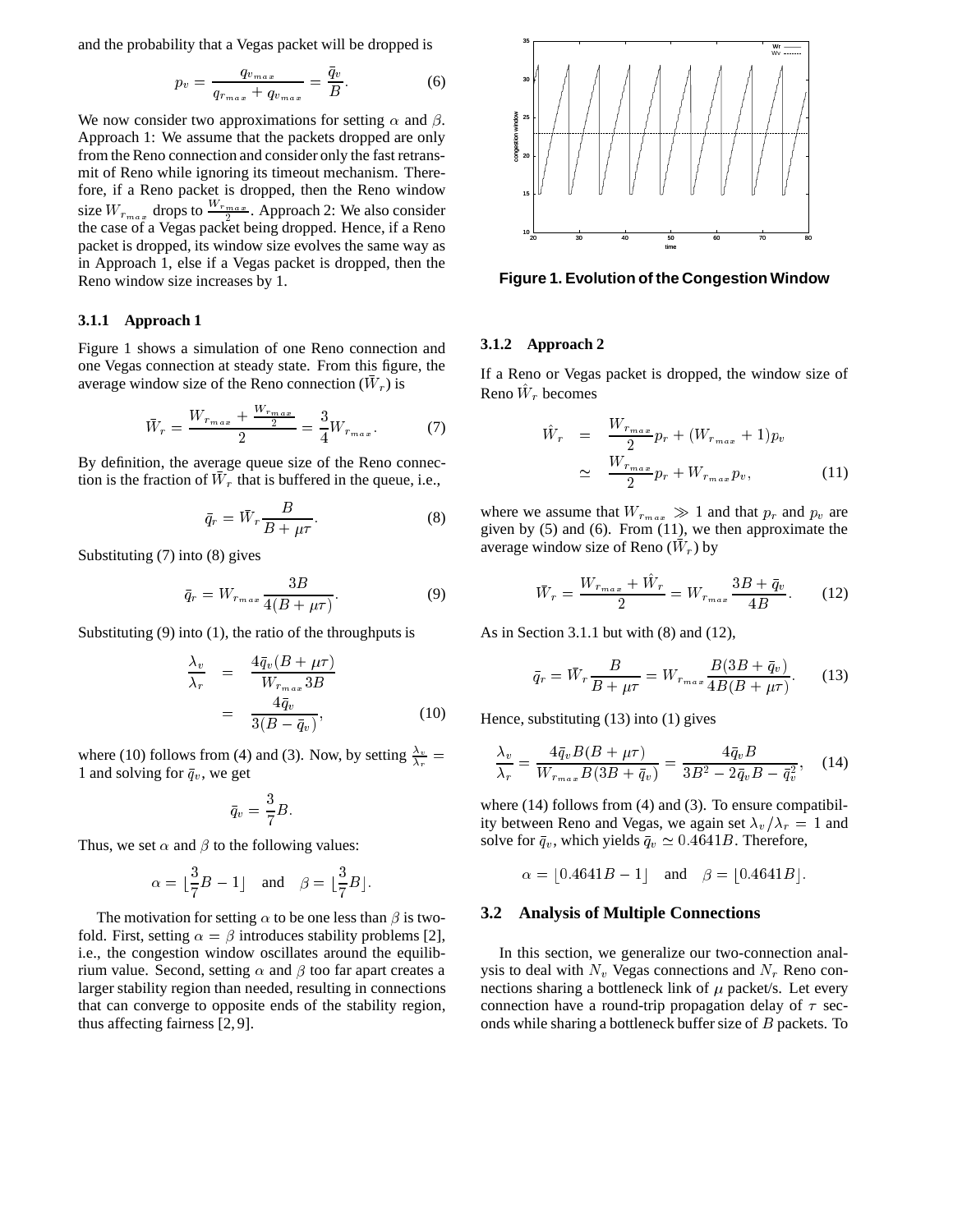ensure compatibility between each connection, each connection must equally share the bottleneck buffer, or equivalently, the average queue size of each connection must be identical. We also assume that the connections are synchronous, i.e., at any given instant in time, each Vegas connection *i* has queue size  $q_{v_i} \approx \bar{q}_v \leq \beta \ \forall \ i = 1, 2, \dots, N_v$ and each Reno connection  $j$  has the same average queue size  $\bar{q}_r \forall j = 1, 2, \ldots, N_r$ . Thus, Vegas should set its  $\alpha$ and  $\beta$  parameters so that  $\bar{q}_v / \bar{q}_r \approx 1$ .

When the queue is full, the window size of Vegas  $W_{v_{max}}$ , derived from (2), is

$$
W_{v_{max}} = \bar{q}_v \frac{D}{D - d}
$$
  
 
$$
\simeq \bar{q}_v \frac{\tau + B/\mu}{B/\mu}, \quad \text{if } d \simeq \tau,
$$
 (15)

which is the same as  $(3)$ . And similar to  $(4)$ , we have

$$
N_r W_{r_{max}} = B + \mu \tau - N_v W_{v_{max}}, \quad \text{if } d \simeq \tau,
$$
 (16)

where  $W_{r_{max}}$  is the window size of Reno when the queue is full. The dropped probabilities for Reno and Vegas are respectively

$$
p_r = \frac{B - N_v \bar{q}_v}{B} \quad \text{and} \quad p_v = \frac{N_v \bar{q}_v}{B}.
$$
 (17)

### **3.2.1 Approach 1**

Using the same approach as in Section 3.1.1, the average window size  $(W_r)$  and the average queue size  $(\bar{q}_r)$  of each Reno connection is given by

$$
\bar{W} = \frac{W_{r_{max}} + \frac{W_{r_{max}}}{2}}{2} = \frac{3}{4} W_{r_{max}},
$$

and

$$
\bar{q}_r = \bar{W} \frac{B}{B + \mu \tau} = W_{r_{max}} \frac{3B}{4(B + \mu \tau)},\tag{18}
$$

respectively. Substituting (16) into (18), we get

$$
\bar{q}_r = \frac{3(B - N_v \bar{q}_v)}{4N_r}.\tag{19}
$$

Hence, the ratio of throughputs is given by

$$
\frac{\lambda_v}{\lambda_r} = \frac{4N_r\bar{q}_v}{3(B - N_v\bar{q}_v)}.\tag{20}
$$

And again, to ensure compatibility between Reno and Vegas,  $\lambda_v/\lambda_r = 1$ . Solving for  $\bar{q}_v$  gives

$$
\bar{q}_v = \frac{3B}{4N_r + 3N_v}.
$$

Thus, we set  $\alpha$  and  $\beta$  as

$$
\alpha = \lfloor \frac{3B}{4N_r+3N_v} - 1 \rfloor \quad \text{and} \quad \beta = \lfloor \frac{3B}{4N_r+3N_v} \rfloor.
$$

### **3.2.2 Approach 2**

As in Section 3.1.1, the window size of each Reno connection after a dropped packet is given by (11), and each average window size is given by  $(12)$ . Combining  $(8)$ ,  $(12)$ ,  $(15)$ , and (16) results in

$$
\bar{q}_r = \frac{(B - N_v \bar{q}_v)(3B + \bar{q}_v)}{4N_rB}
$$

:

Substituting the above equation back into (1) gives

$$
\frac{\lambda_v}{\lambda_r} = \frac{4N_rB\bar{q_v}}{(B-N_v\bar{q}_v)(3B+\bar{q}_v)}
$$

Setting  $\frac{\lambda_v}{\lambda_v} = 1$  helps ensure that the Reno and Vegas connection are compatible. Now, solving for  $\bar{q}_v$ , we have

$$
\bar{q}_v = \left[\frac{\sqrt{(4N_r + 3N_v - 1)^2 + 12N_r} - (4N_r + 3N_v - 1)}{2N_r}\right]B,
$$

and set the Vegas parameters as follows:

$$
\alpha = \lfloor \left[ \frac{\sqrt{(4N_r + 3N_v - 1)^2 + 12N_r} - (4N_r + 3N_v - 1)}{2N_r} \right] B - 1 \rfloor
$$

and

$$
\beta = \left[ \left( \frac{\sqrt{(4N_r + 3N_v - 1)^2 + 12N_r} - (4N_r + 3N_v - 1)}{2N_r} \right] B \right].
$$

### **4 Experiments**

To verify our observations made through a heuristic analysis of the behavior of Reno and Vegas, we run two sets of simulations using the discrete-event simulation *ns*, version 2.1b8a [14].

### **4.1 Network Topologies & Parameters**

We consider two networks based on the generic topology shown in Figure 2 and parametric details in Table 1. The first network comes from [13] to use as a point of reference. The second network models the grid [7] between Los Alamos and Sandia National Laboratories.



**Figure 2. Generic Topology**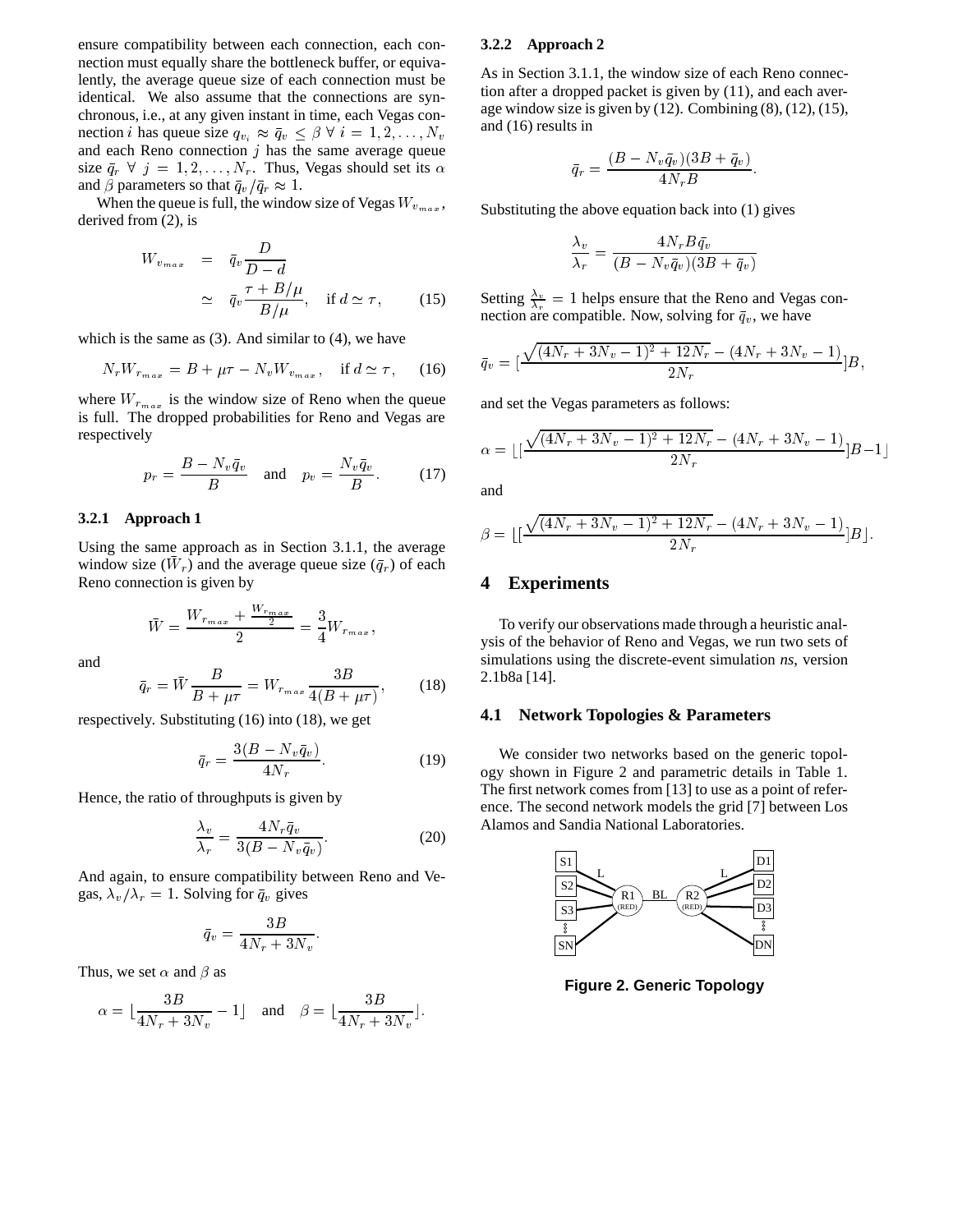|       | <b>Network</b>   | Reference   | Grid                  |
|-------|------------------|-------------|-----------------------|
|       | Node Pairs $(N)$ |             | 50                    |
| Links | Bandwidth        | $10$ Mb/s   | $100$ Mb/s            |
|       | Delay            | 4 ms        | ms                    |
| Link  | Bandwidth        | $1.55$ Mb/s | $\overline{155}$ Mb/s |
| BL.   | Delay            | 4 ms        | $1.5 \text{ ms}$      |

**Table 1. Parameters of Simulated Networks**

For all our simulations, each connection starts an FTP session at time 0 and ends at 200 seconds with the packet size fixed at the standard 1500-byte Ethernet size. As in [13], we measure the number of ACKs that each connection receives where  $ACK_R$  and  $ACK_V$  represent the number of ACKs from Reno and Vegas, respectively. In the general case of  $N_r$  Reno connections and  $N_v$  Vegas connections,  $ACK_R$  (resp.  $ACK_V$ ) show the average number of ACKs over all  $N_r$  Reno (resp.  $N_v$  Vegas) connections.

### **4.2 Reference Network**

We use the same network that [13] did in order to (i) confirm their results and (ii) confirm our analytic observations made in Section 3. In confirming our analytic results, we show that Reno and Vegas are indeed compatible and that overall network performance improves by distributing bandwidth more evenly across *all* connections while still maintaining high overall throughput.

The remainder of this section examines the performance of our analytic heuristics in the case of two connections competing head-to-head and in the case of multiple connections competing. Within each case, we test our analytic heuristics of Approach 1 and 2.

#### **4.2.1 One Reno vs. One Vegas (Head-to-Head)**

The experimental set-up here is similar to [13]. In general, our results confirm the conclusions drawn by [13]. That is, as the buffer size increases, Reno uses more of the buffer to steal bandwidth from Vegas as Vegas is throttled by the "misconfigured"  $\alpha$  and  $\beta$  parameters. In fact, Table 2 shows that in no case does Vegas get better throughput than Reno and that as the buffer size increases up to 100, Reno achieves 21 times higher throughput than Vegas.

| <b>Buffer</b> | $ACK_B$ | $ACK_V$ | $ACK_{B}$<br>$ACK_V$ |
|---------------|---------|---------|----------------------|
|               | 16,555  | 9,131   | 1.813                |
| 10            | 20,763  | 4.972   | 4.176                |
| 15            | 18,581  | 7,209   | 2.577                |
| 25            | 20,980  | 4.823   | 4.350                |
| 50            | 23,678  | 2,096   | 11.297               |
| 100           | 24.544  | 1.179   | 20.818               |

**Table 2. Reno vs. Default (Mis)configured Vegas (** $\alpha = 1, \beta = 3$ )

Tables 3 and 4 illustrate that with the proper configuration of  $\alpha$  and  $\beta$ , Vegas competes well with Reno. For the smaller buffer sizes, Vegas performs almost twice as well; this behavior occurs due to the aggressive nature of Reno's congestion control, i.e., always increasing its window even though the buffer space is small. As the buffer sizes get larger and Vegas's  $\alpha$  and  $\beta$  parameters adapt accordingly, we see that Reno and Vegas each get their fair share of bandwidth, i.e., the "fairness ratio"  $ACK_R/ACK_V \approx 1$ . Thus, these simulations confirm that our analytic heuristics from Sections 3.1.1 and 3.1.2 enable Reno and Vegas to be compatible with each other. In addition, the heuristics enhance overall network performance by distributing bandwidth more evenly across Reno and Vegas while keeping overall network throughput high.

| <b>Buffer</b> | $ACK_B$ | $ACK_V$ | ß  | $ACK_{R}$<br>$ACK_V$ |
|---------------|---------|---------|----|----------------------|
|               | 9,006   | 16,678  |    | 0.540                |
| 10            | 12,241  | 13,444  |    | 0.910                |
| 15            | 12,471  | 13,330  | 6  | 0.936                |
| 25            | 12,868  | 12,937  | 10 | 0.995                |
| 50            | 12,688  | 13,091  | 21 | 0.969                |
| 100           | 13,143  | 12,585  | 42 | 1.044                |

Table 3. Reno vs. Vegas with  $\alpha = \lfloor \frac{3}{7}B - 1 \rfloor$ ,  $\beta = \lfloor \frac{3}{7} B \rfloor$  (Approach 1)

| <b>Buffer</b> | $ACK_R$ | $ACK_V$ | B  | $ACK_R$<br>$ACK_V$ |
|---------------|---------|---------|----|--------------------|
|               | 9,006   | 16,678  | 3  | 0.540              |
| 10            | 12,241  | 13,444  |    | 0.910              |
| 15            | 12,471  | 13,330  | 6  | 0.936              |
| 25            | 12,868  | 12,937  | 10 | 0.995              |
| 50            | 11,747  | 14,032  | 23 | 0.837              |
| 100           | 12,233  | 13,495  | 46 | 0.906              |

**Table 4. Reno vs. Vegas with**  $\alpha = |0.4641B 1, \beta = |0.4641B|$  (Approach 2)

#### **4.2.2 Multiple Reno vs. Multiple Vegas (Fixed Buffer)**

The set of tests performed here are identical to those in Section 4.2.1 with two exceptions: (i) There are 10 different TCP connections vying for network bandwidth. (ii) The buffer size is fixed at 250 packets.

Using the formulas for  $\alpha$  and  $\beta$  from Sections 3.2.1 and 3.2.2, we again demonstrate that Vegas can be properly configured to be compatible with Reno. Tables 5 and 6 show that the fairness ratio (i.e.,  $ACK_R/ACK_V$ ) is close to one in all cases. This is in stark contrast to Table 2 where the fairness ratio is 20.818, meaning that Reno gets that many times more bandwidth than Vegas.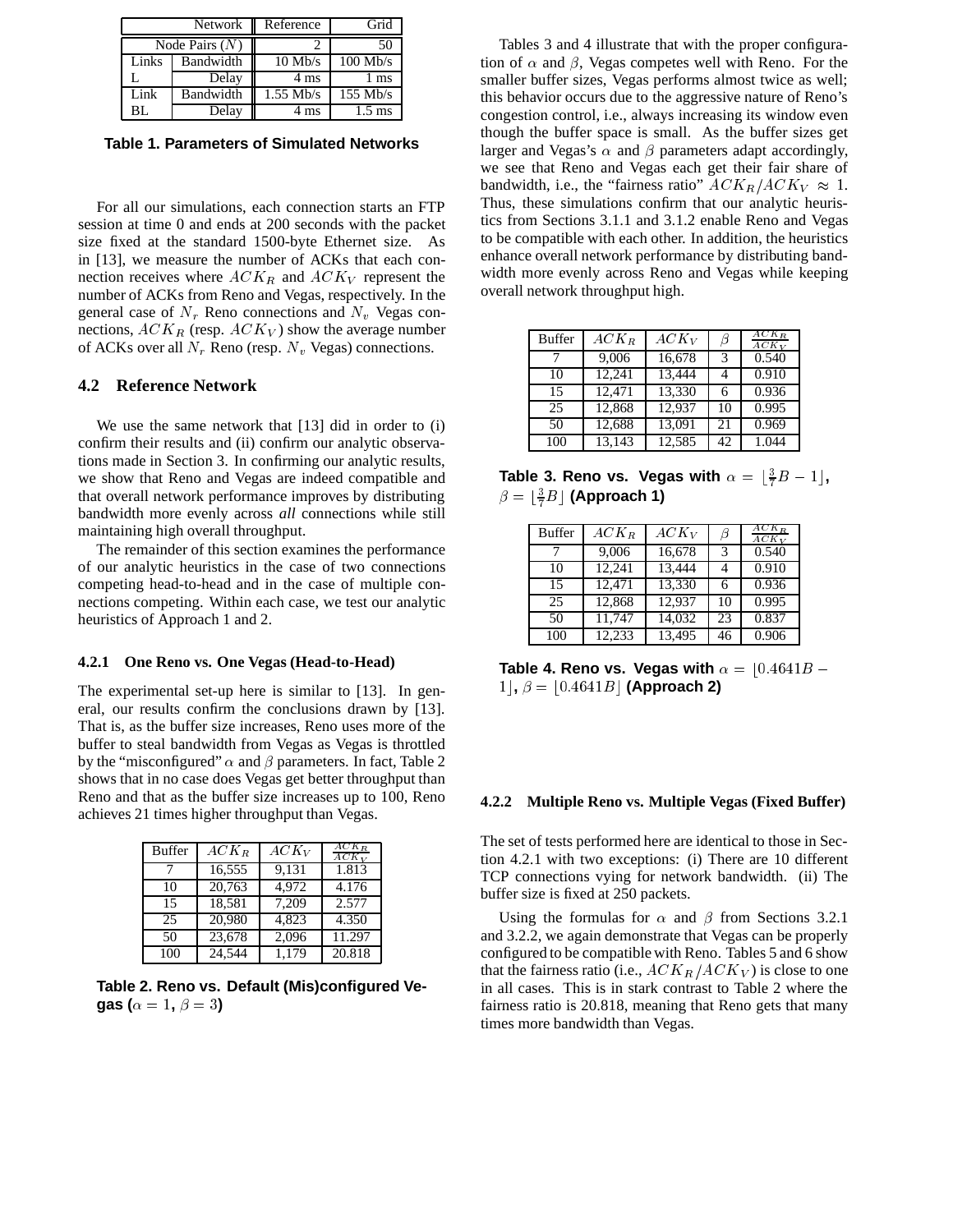| $N_{r}$ | Ν. | $ACK_B$ | $ACK_V$ | B  | $ACK_R$<br>$ACK_V$ |
|---------|----|---------|---------|----|--------------------|
|         | 8  | 3,153   | 2.407   | 23 | 1.309              |
|         | 6  | 2,500   | 2.600   | 22 | 0.962              |
| h       |    | 2,645   | 2,427   | 20 | 1.090              |
|         |    | 2,542   | 2.622   | 19 | 0.969              |

Table 5.  $N_r$  Reno vs.  $N_v$  Vegas with  $\alpha$  and  $\beta$ **via Approach 1 and**  $B = 250$ 

| $N_r$ | $N_{\it v}$ | $ACK_R$ | $ACK_V$ | Β  | $ACK_B$<br>$ACK_V$ |
|-------|-------------|---------|---------|----|--------------------|
|       |             | 2,952   | 2,457   | 24 | 1.201              |
|       |             | 2.500   | 2.600   | 22 | 0.962              |
| 6     |             | 2,584   | 2,517   | 21 | 1.027              |
| 8     |             | 2.542   | 2,622   | 19 | 0.969              |

**Table 6.**  $N_r$  **Reno vs.**  $N_v$  **Vegas with**  $\alpha$  and  $\beta$ **via Approach 2 and**  $B = 250$ 

### **4.2.3 Multiple Reno vs. Multiple Vegas**

In this set of tests, we fix the different types and number of connections while varying the size of the buffer. And as evidenced by Tables 7 and 8, we again demonstrate that with a properly configured Vegas, Vegas is compatible with Reno. Except for the first row of each table where Vegas beats Reno, Reno and Vegas each get their fair share of bandwidth as indicated by the fairness ratio of approximately one in each row of Tables 7 and 8.

| <b>Buffer</b> | $ACK_R$ | $ACK_V$ | Β  | $ACK_R$<br>$ACK_V$ |
|---------------|---------|---------|----|--------------------|
| 100           | 1,746   | 3.399   | 8  | 0.514              |
| 200           | 2,571   | 2,556   | 17 | 1.006              |
| 300           | 2,690   | 2,416   | 25 | 1.113              |
| 400           | 2,648   | 2,437   | 34 | 1.087              |
| 500           | 2.744   | 2,321   | 42 | 1.182              |

**Table 7. Five Reno vs. Five Vegas with and via Approach 1**

| <b>Buffer</b> | $ACK_{B}$ | $ACK_V$ | B  | AC K<br>$ACK_V$ |
|---------------|-----------|---------|----|-----------------|
| 100           | 1.746     | 3.399   | 8  | 0.514           |
| 200           | 2.571     | 2,556   | 17 | 1.006           |
| 300           | 2.621     | 2,486   | 26 | 1.054           |
| 400           | 2.648     | 2.437   | 34 | 1.087           |
| 500           | 2.719     | 2,346   | 43 | 1.159           |

Table 8. Five Reno vs. Five Vegas with  $\alpha$  and **via Approach 2**

# **4.3 Grid Network**

The experimental results for head-to-head competition on the grid network are shown in Tables 9 and 10. We observe that all the fairness ratios lie in the interval

[0.703,1.465]. These results are in stark contrast to Table 2 where Reno is run against the default Vegas configuration, resulting in fairness ratios that lie in the interval [1.813,20.818].

For some cases, e.g., buffer size = 300 in Table 9, Reno achieves better throughput than Vegas. Why does this happen? Before steady state is reached, a Vegas packet is dropped, and a subsequent timeout occurs, thus providing Reno the opportunity to aggressively grab network bandwidth than Vegas relinquishes. The same reasoning can be used to explain Table 10 when the buffer size is 200.

| <b>Buffer</b> | $ACK_R$   | $ACK_V$   | B   | $ACK_R$<br>$ACK_V$ |
|---------------|-----------|-----------|-----|--------------------|
| 25            | 1,088,323 | 1,279,521 | 10  | 0.851              |
| 50            | 1,132,451 | 1,377,165 | 21  | 0.822              |
| 100           | 1,237,816 | 1,337,189 | 42  | 0.926              |
| 200           | 1,190,797 | 1,310,759 | 85  | 0.908              |
| 300           | 1,566,684 | 1,004,753 | 128 | 1.459              |
| 400           | 1,543,070 | 1,322,325 | 171 | 1.167              |

Table 9. Reno vs. Vegas with  $\alpha = \lfloor \frac{3}{7}B - 1 \rfloor$ ,  $\beta = \lfloor \frac{3}{7} B \rfloor$  (Approach 1)

| <b>Buffer</b> | $ACK_B$   | $ACK_V$   | ß   | $ACK_{B}$<br>$ACK_V$ |
|---------------|-----------|-----------|-----|----------------------|
| 25            | 1,077,134 | 1,448,115 | 11  | 0.744                |
| 50            | 1,051,922 | 1,495,565 | 23  | 0.703                |
| 100           | 1,080,863 | 1,489,905 | 46  | 0.725                |
| 200           | 1,506,751 | 1,028,086 | 92  | 1.465                |
| 300           | 1,455,002 | 1,115,923 | 139 | 1.303                |
| 400           | 1.333.429 | 1.083.871 | 185 | 1.230                |

**Table 10. Reno vs. Vegas with**  $\alpha = 0.4641B 1, \beta = |0.4641B|$  (Approach 2)

Tables 11 through 14 show the experimental results for multiple TCP connections and different buffer sizes. The results in these tables closely verify the analytic heuristics that we developed in Section 3. In fact, with the exception of one data point, all the fairness ratios lie within 5% of the ideal fairness ratio of one, i.e., [0.955,1.068].

# **5 Fairness of TCP Reno vs. TCP Vegas**

As shown in [5, 6, 12], Reno favors connections with shorter delays. In contrast, Mo et al. [13] demonstrate that Vegas does not suffer from this delay bias via a closed, fluid model and simulation; however, they do not consider the fairness between Reno and Vegas because of the demonstrated incompatibility of Reno and Vegas (in its default configuration, i.e.,  $\alpha = 1$  and  $\beta = 3$ ). By using the closed, fluid-model approximation in [13], we graphically illustrate the fairness of Reno and Vegas at steady state in the bottleneck link.

In the steady state, let  $W_r(t)$  and  $W_r(t)$  be the window sizes of Reno and Vegas at time  $t$ , respectively. By assum-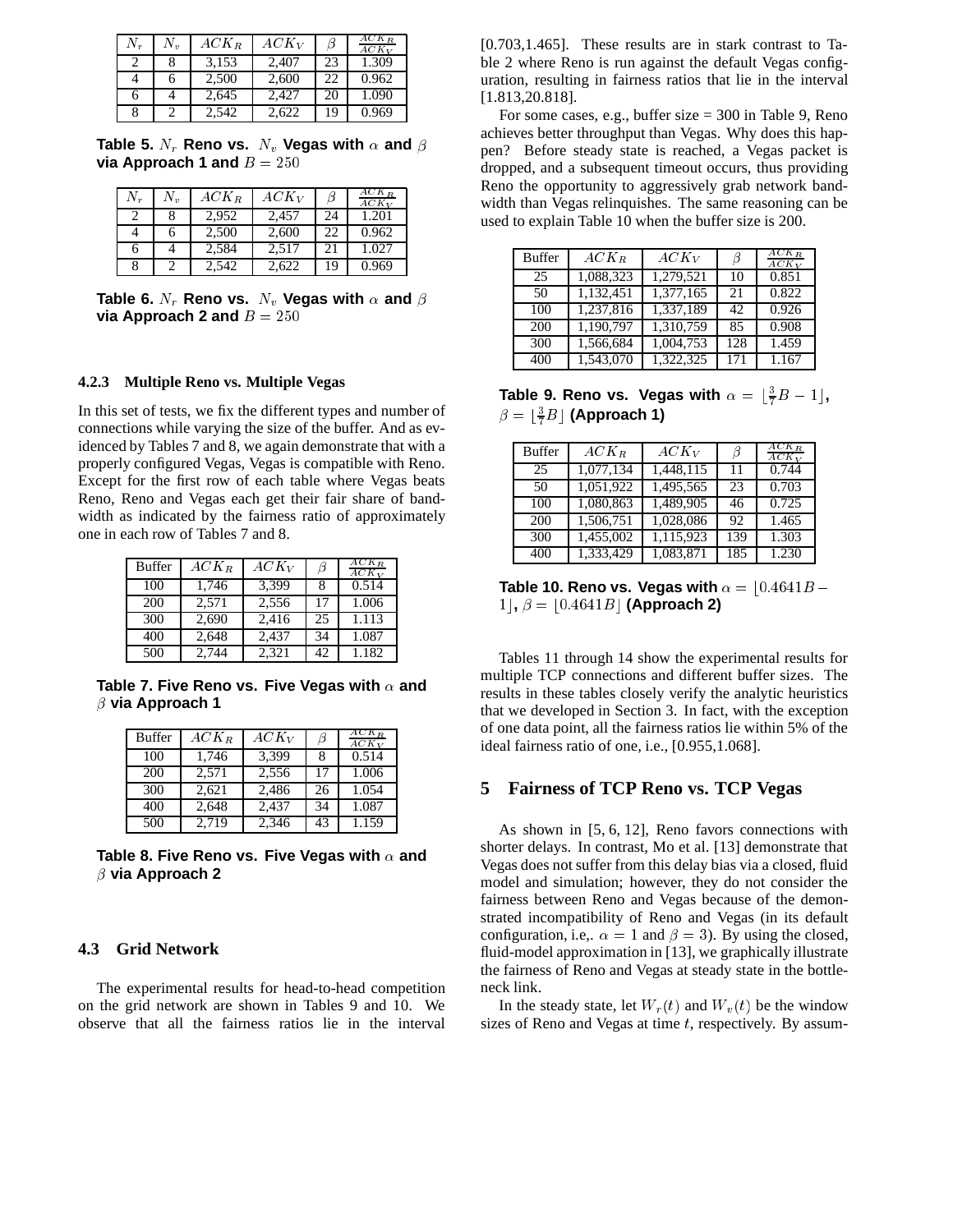| N. | $N_{\rm m}$ | $ACK_R$ | $ACK_V$ | B  | $ACK_{B}$<br>$ACK_V$ |
|----|-------------|---------|---------|----|----------------------|
| 2  | 8           | 248,824 | 260,565 | 93 | 0.955                |
|    | 6           | 258.381 | 257.747 | 88 | 1.002                |
| 6  |             | 256,206 | 260,656 | 83 | 0.983                |
| 8  | 2           | 259.968 | 244.561 | 78 | 1.063                |

Table 11.  $N_r$  Reno vs.  $N_v$  Vegas with  $\alpha$  and  $\beta$ **via Approach 1 and**  $B = 1,000$ 

| $N_{r}$ | $N_{v}$ | $ACK_R$ | $ACK_V$ | B  | $ACK_B$<br>$ACK_V$ |
|---------|---------|---------|---------|----|--------------------|
| 2       | 8       | 223,790 | 266,824 | 96 | 0.839              |
| 4       | 6       | 253.251 | 261.166 | 89 | 0.970              |
| 6       |         | 255,889 | 261,131 | 84 | 0.980              |
| 8       |         | 260,206 | 243,617 | 79 | 1.068              |

Table 12.  $N_r$  Reno vs.  $N_v$  Vegas with  $\alpha$  and  $\beta$ **via Approach 2 and**  $B = 1,000$ 

| <b>Buffer</b> | $ACK_B$ | $ACK_V$ | ß   | $\overline{ACK_B}$<br>$ACK_V$ |
|---------------|---------|---------|-----|-------------------------------|
| 500           | 259,967 | 256.245 | 42  | 1.015                         |
| 750           | 257.939 | 258,098 | 64  | 0.999                         |
| 1,000         | 257,946 | 258,247 | 85  | 0.999                         |
| 1.250         | 255,283 | 259.859 | 107 | 0.982                         |
| 1.500         | 255,258 | 259,820 | 128 | 0.982                         |

**Table 13. Five Reno vs. Five Vegas with and**  $\beta$  via Approach 1

| Buffer | $ACK_R$ | $ACK_V$ | ß   | $ACK_B$<br>$ACK_V$ |
|--------|---------|---------|-----|--------------------|
| 500    | 257.894 | 258.318 | 43  | 0.998              |
| 750    | 255,366 | 260,672 | 65  | 0.979              |
| 1,000  | 253,942 | 262,251 | 87  | 0.968              |
| 1.250  | 253,966 | 261,168 | 108 | 0.972              |
| 1.500  | 252,422 | 262,657 | 130 | 0.961              |

**Table 14. Five Reno and Five Vegas with and by Approach 2**

ing that the throughput and the queue size of each connection is relatively constant, we have

$$
W_i(t) = q_i(t) + \lambda_i(t) \cdot d_i, \quad i = r, v,
$$
 (21)

where  $\lambda_i(t), i = r, v, q_i(t), i = r, v$  and  $d_i, i = r, v$  are the throughput, queue size, and BaseRTT, respectively, for Reno and Vegas connections. Moreover, we also have

$$
\lambda_i(t) = \frac{W_i(t)}{p(t) + d_i}, \quad i = r, v,
$$
\n(22)

where  $p(t)$  denotes the queueing delay of the bottleneck link at time t. Let  $\mu$  and  $B$  denote the capacity and the buffer size of the bottleneck link. With large enough  $B$ , we assume that the link is fully utilized, so we have

$$
\frac{W_r(t)}{p(t) + d_r} + \frac{W_v(t)}{p(t) + d_v} = \mu.
$$
 (23)

For simplicity, we let  $d_r = d_v = d$ . By (23),

$$
p(t) = \frac{W_r + W_v - \mu d}{\mu}.\tag{24}
$$

Hence, from  $(21)$ ,  $(22)$ , and  $(24)$  and given the window size of Reno is  $W_r$  and the queue size of Vegas is  $q_v$ ; we can compute the window size of Vegas  $(W<sub>v</sub>)$  at steady state:

$$
W_v(t, q_v(t)) = \frac{\mu d + q_v(t) - W_r}{2} + \frac{\sqrt{(\mu d + q_v(t) - W_r)^2 + 4q_v(t)W_r}}{2}
$$

Similarly, given  $W_v$  and  $q_r$ , we also have

$$
W_r(t, q_r(t)) = \frac{\mu d + q_r(t) - W_v}{2} + \frac{\sqrt{(\mu d + q_r(t) - W_v)^2 + 4q_r(t)W_v}}{2}
$$

In order to show the stability region of Reno and Vegas, we first note that Vegas keeps its  $q_v$  between  $\alpha$  and  $\beta$ ; hence, its window size will be stable if it lies between  $W_{v}(t, \alpha)$  and  $W_{v}(t, \beta)$ . Furthermore, the window size of Reno can be varied as a function of  $q_r(t)$  where the two extreme cases are  $q_r(t) = 0$  and  $q_r(t) = B - q_v(t)$ . Therefore, by (25) and the fact that  $q_r(t) = W_r(t) \cdot \frac{B}{\mu d + B}$ ,  $W_r(t) \in [\mu d - W_v(t), \mu d + B - W_v(t)]$  for any given  $W<sub>v</sub>(t)$ . However, when Reno incurs a packet loss, its window size is halved. If multiple losses do not occur, Reno resumes its linear increase up to the maximum value; therefore, we assume that the size of the Reno window at the stability region lies between  $\max(\frac{\mu a + B - W_v(t)}{2}, \mu d - W_v(t))$ and  $\mu d + B - W_v(t)$ . For convenience, we denote  $Rmax =$  $\mu d + B - W_v(t)$  and  $Rmin = \mu d - W_v(t)$ 

As stated above, we plot the graph of the stability region for one Reno connection versus one Vegas connection over the "Reference Network" with  $B = 10$ . Figure 3 shows the stability region of two Vegas connections where the line  $\alpha l_{i}$  and  $\beta l_{i}$ ,  $i = 1, 2$  denote  $\{(W_1, W_2)|W_i - \lambda_i d = \alpha\}$  and  $\{(W_1, W_2)|W_i - \lambda_i d = \beta\},$ respectively. Furthermore, the fairness line is the line such that the window sizes of both connections are the same, i.e.,  $\{(W_1, W_2)|\lambda_1 = \lambda_2\}$ . In this case, the fairness line passes right through the stability region (also referred to as the convergence region); hence, by using only Vegas in the network, all connections get fair throughput. Figure 4 shows one Reno connection versus one Vegas connection with default parameters of  $\alpha = 1$  and  $\beta = 3$ . In this case, the convergence region of Reno and Vegas lies between the lines  $Rmax$ ,  $Rmax/2$ , alpha and beta. However, the fairness line hardly passes through the convergence region; hence, it introduces unfairness, and Reno's throughput is higher than Vegas's. However, when both  $\alpha$  and  $\beta$  are set appropriately, Figure 5 shows that the fairness line clearly goes through the middle of the convergence region.